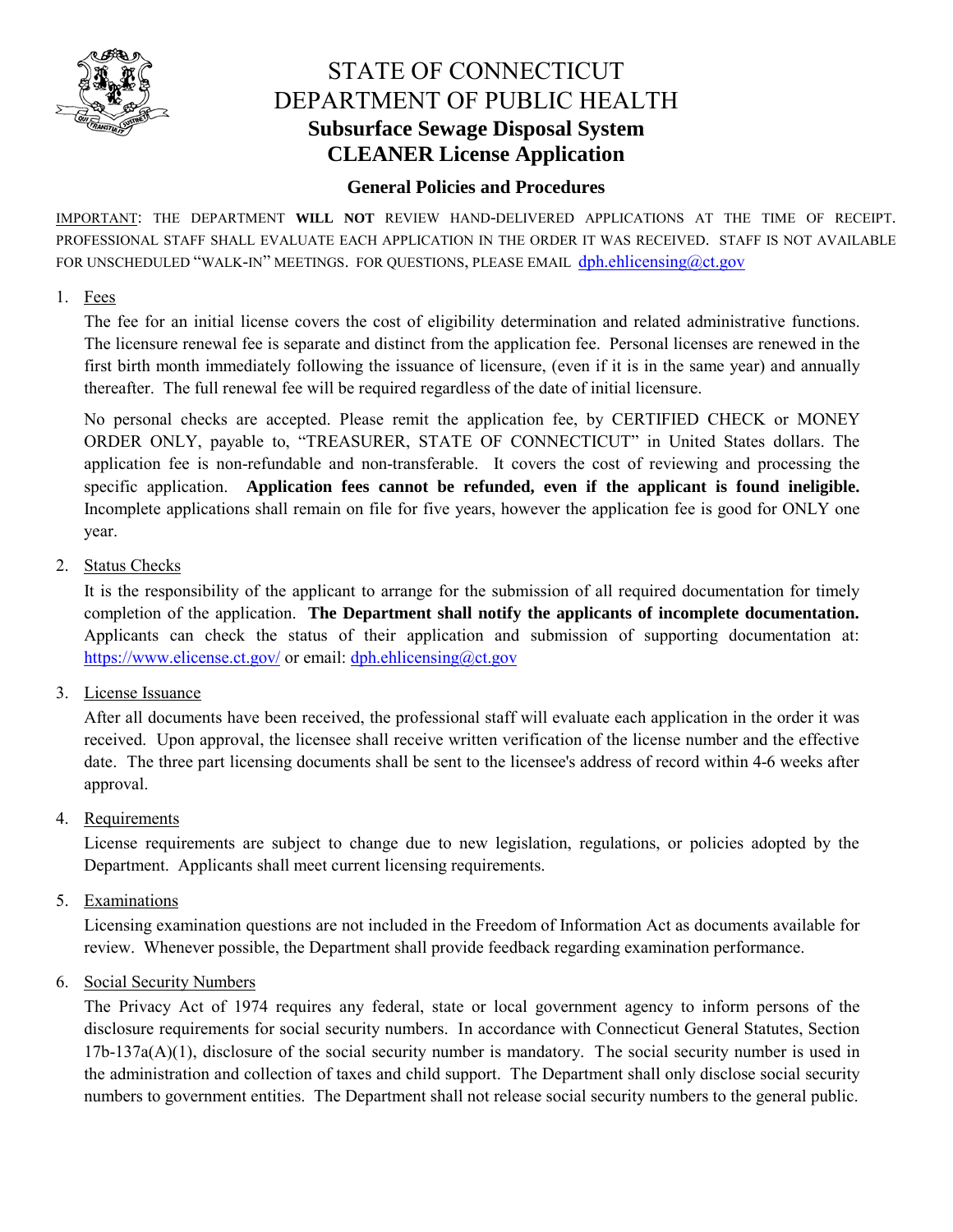## **Subsurface Sewage Disposal System CLEANER Licensure Exam Requirements**

Applicant must submit the following information in order to take the CT Department of Public Health (CT DPH) Subsurface Sewage Disposal System (SSDS) Cleaner licensure exam:

1. A completed, notarized application with photograph, and fee of \$20.00 in the form of a certified bank check or money order made payable to "Treasurer, State of Connecticut". *Please note: There will be a separate \$50 fee to take the exam at a PSI test center.*

# **Subsurface Sewage Disposal System (SSDS) CLEANER Licensure Reinstatement Policy**

If SSDS Cleaner license has been lapsed for **less than two (2) years**, then the following documentation must be submitted for reinstatement:

- 1. A completed, notarized application with photograph, and fee of \$20.00 in the form of a certified bank check or money order made payable to "Treasurer, State of Connecticut"; **AND**
- 2. Please affirm by signing page 3 of the application, in the presence of a notary, that you have not worked in CT in the discipline for which you are applying during the time your credential was expired.

If SSDS Cleaner license has been lapsed for **more than two (2) years,** then the applicant must do the following for reinstatement:

- 1. Submit a completed, notarized application with photograph, and fee of \$20.00 in the form of a certified bank check or money order made payable to "Treasurer, State of Connecticut"; **AND**
- 2. Please affirm by signing page 3 of the application, in the presence of a notary, that you have not worked in CT in the discipline for which you are applying during the time your credential was expired; **AND**
- 3. Take and pass the CT DPH SSDS Cleaner exam.

Completed applications and supporting documentation shall be mailed to:

CT Department of Public Health Environmental Licensing 410 Capitol Avenue - MS#12MQA P.O. Box 340308, Hartford, CT 06134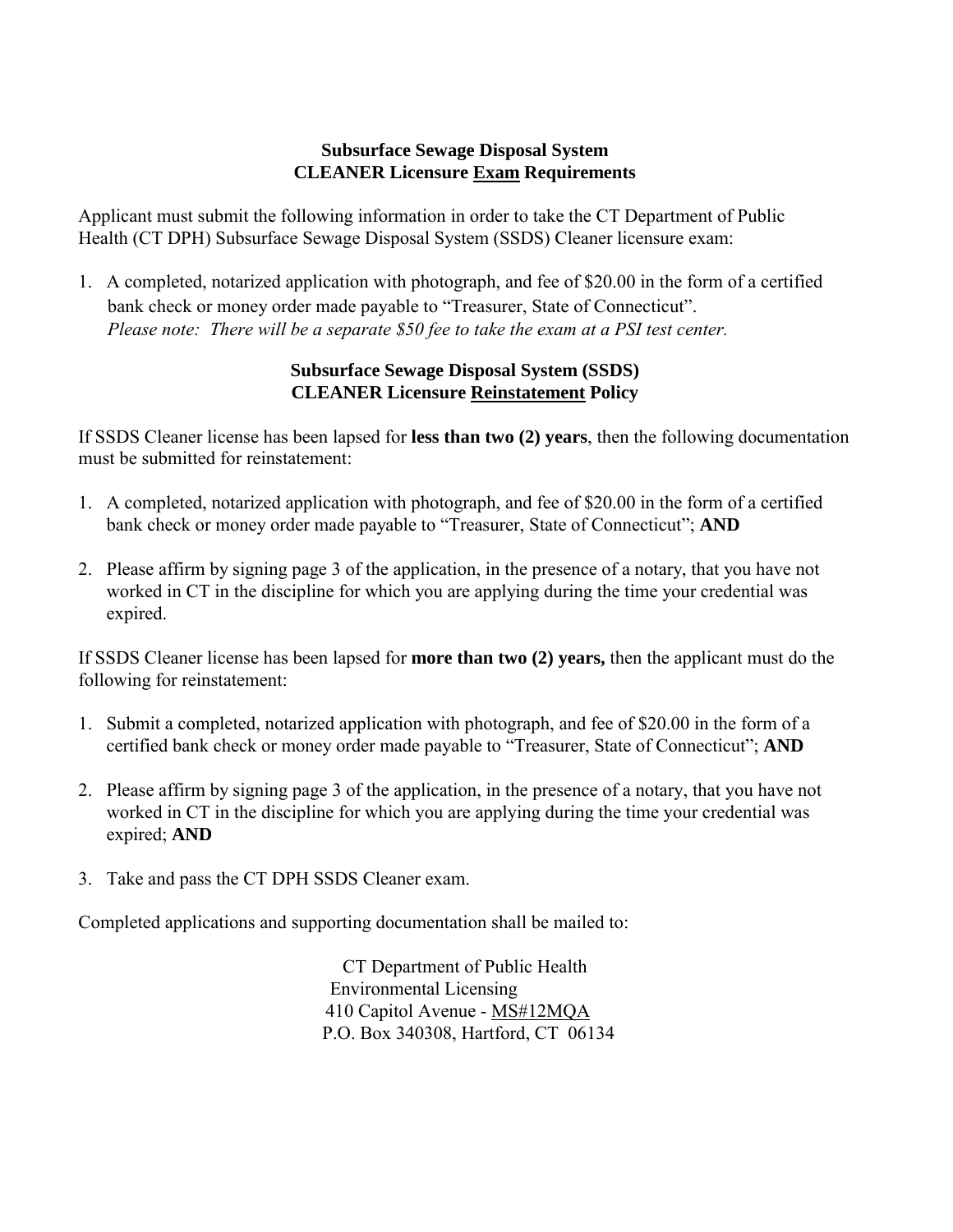| <b>STATE OF CONNECTICUT</b><br>DEPARTMENT OF PUBLIC HEALTH<br><b>Subsurface Sewage Disposal System</b><br><b>CLEANER License Application</b> |                                                                                                                                                                                                                                                                                                                                                                                                                                                                                                                                                                  |  |  |  |
|----------------------------------------------------------------------------------------------------------------------------------------------|------------------------------------------------------------------------------------------------------------------------------------------------------------------------------------------------------------------------------------------------------------------------------------------------------------------------------------------------------------------------------------------------------------------------------------------------------------------------------------------------------------------------------------------------------------------|--|--|--|
|                                                                                                                                              | <b>INITIAL APPLICATION</b><br>REINSTATEMENT APPLICATION<br><b>CHECK ONE:</b><br>CT License No:<br><b>APPLICATION FEE: \$20.00</b><br><b>Applicant Legal Name<sup>1</sup></b> :                                                                                                                                                                                                                                                                                                                                                                                   |  |  |  |
|                                                                                                                                              | First<br>Middle (if applicable)<br>Last<br>1. This information will be submitted to the exam test center. It must match the photo ID you present to the exam test center.                                                                                                                                                                                                                                                                                                                                                                                        |  |  |  |
| Date of birth:                                                                                                                               | Gender:<br>dd<br>mm<br>yyyy                                                                                                                                                                                                                                                                                                                                                                                                                                                                                                                                      |  |  |  |
|                                                                                                                                              | Mailing Address: This will be how your address will appear on your official license, your address of record for all<br>mailings from this office, and releasable information pursuant to Freedom of Information requests.<br>Address 1:<br><u> 1980 - Johann Stoff, deutscher Stoff, der Stoff, der Stoff, der Stoff, der Stoff, der Stoff, der Stoff, der S</u><br>Address 2:<br>City, State, Zip:<br><u> 1989 - Johann Stoff, amerikansk politiker (d. 1989)</u><br>Phone number:                                                                              |  |  |  |
|                                                                                                                                              | Do you require accommodations for any disability?<br><b>YES</b><br>N <sub>O</sub><br>If YES, attach a written statement briefly describing the nature of the disability and the accommodation you are seeking.<br>Upon review of your request, this office will contact you for appropriate documentation.<br><b>RACE/ETHNIC DATA:</b> This section is voluntary. Information gathered will be used solely for demographic purposes.<br>This data will not be used for discriminatory purposes and will not be considered in the evaluation of your application. |  |  |  |
|                                                                                                                                              | AMERICAN INDIAN OR ALASKAN NATIVE: Persons having origins in any of the original peoples of<br>North America, and who maintain cultural identification through tribal affiliation or community<br>recognition.                                                                                                                                                                                                                                                                                                                                                   |  |  |  |
|                                                                                                                                              | ASIAN OR PACIFIC ISLANDER: Persons having origins in any of the original peoples of the Far East,<br>Southeast Asia the Indian Subcontinent of the Pacific Islands. This area includes, China, Japan, Korea, the<br>Philippine Islands, and Samoa.                                                                                                                                                                                                                                                                                                               |  |  |  |
|                                                                                                                                              | BLACK: Persons having origins in any of the black racial groups of Africa.                                                                                                                                                                                                                                                                                                                                                                                                                                                                                       |  |  |  |
|                                                                                                                                              | HISPANIC: Persons of Mexican, Puerto Rican, Central or South American or other Spanish culture or<br>origin, regardless of race.                                                                                                                                                                                                                                                                                                                                                                                                                                 |  |  |  |
|                                                                                                                                              | WHITE (not of Hispanic Origin): Persons having origins in any of the original peoples of Europe, North<br>Africa, or the Middle East.                                                                                                                                                                                                                                                                                                                                                                                                                            |  |  |  |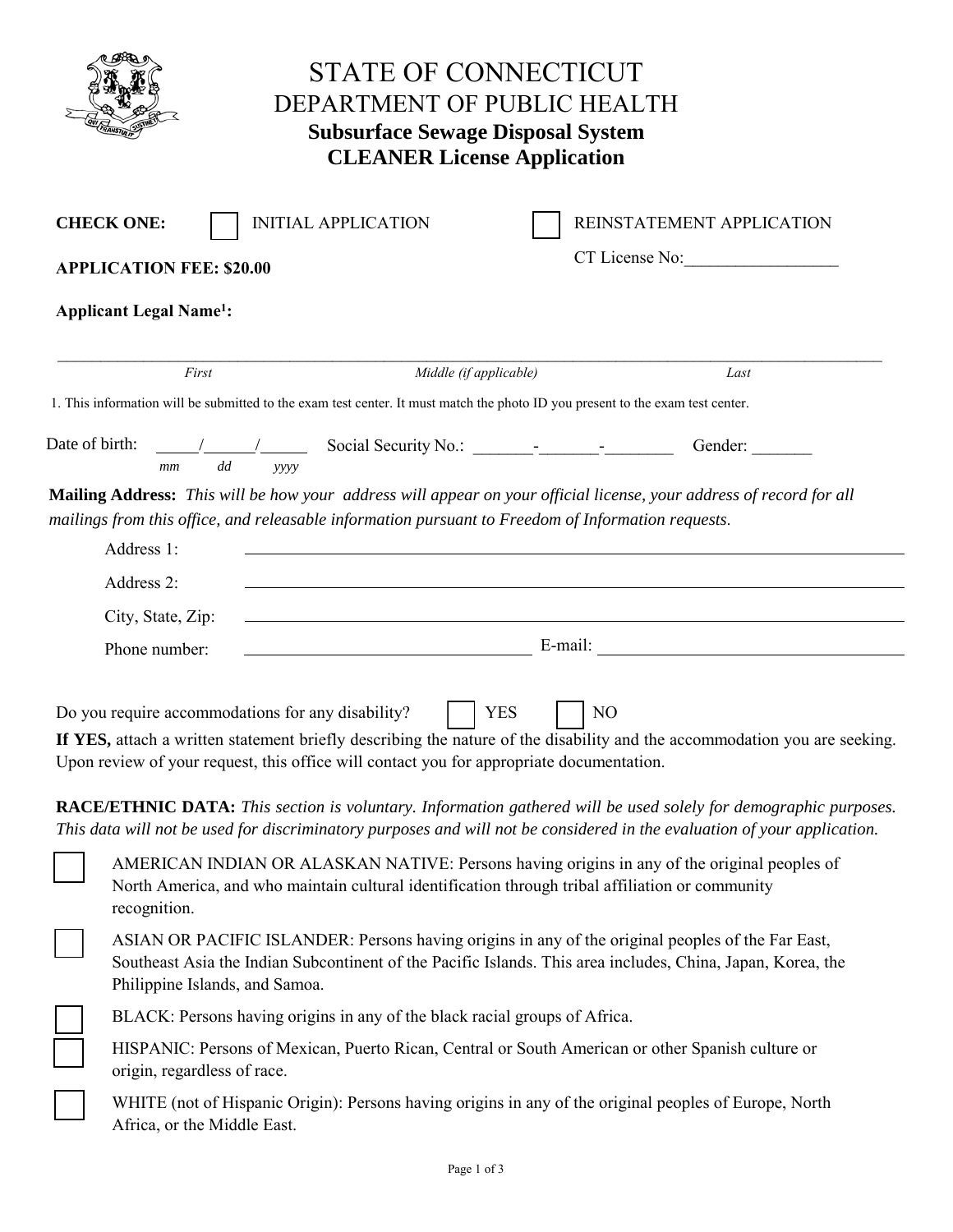# **STATEMENT OF PROFESSIONAL HISTORY:**

| A.                                                                                                                                                     | Have you ever been censured, disciplined, dismissed, or expelled from, or been requested to resign from<br>employment involving any type of environmental remediation work?<br><b>YES</b>                                                                                                                                                                                                               |  |  |  |
|--------------------------------------------------------------------------------------------------------------------------------------------------------|---------------------------------------------------------------------------------------------------------------------------------------------------------------------------------------------------------------------------------------------------------------------------------------------------------------------------------------------------------------------------------------------------------|--|--|--|
| <b>B.</b>                                                                                                                                              | Have you ever had your membership in or certification by any professional society or association suspended or<br>revoked for reasons related to professional practice?<br><b>YES</b><br>N <sub>O</sub>                                                                                                                                                                                                  |  |  |  |
| $C_{\cdot}$                                                                                                                                            | Has any professional licensing or disciplinary body in any state, the District of Columbia, a United States<br>possession or territory, or a foreign jurisdiction, limited, restricted, suspended or revoked any professional license,<br>certificate, or registration granted to you, or imposed a fine or reprimand, or taken any disciplinary action against<br>YES<br>N <sub>O</sub><br>you?        |  |  |  |
| D.                                                                                                                                                     | Have you ever, in anticipation or during the pendency of an investigation or other disciplinary proceeding,<br>voluntarily surrendered any professional license, certificate, or registration issued to you by any state, the District<br>of Columbia, a United States possession or territory, or a foreign jurisdiction?<br><b>YES</b><br> NO                                                         |  |  |  |
| Е.                                                                                                                                                     | Have you ever been subject to, or do y ou currently have pending, any complaint, investigation, charge, or<br>disciplinary action by any professional licensing or disciplinary body in any state, the District of Columbia, a<br>United States possession or territory, or a foreign jurisdiction or any disciplinary board/committee of any branch of<br>the armed services?<br>YES<br>N <sub>O</sub> |  |  |  |
| If you answer "yes" to Questions A-E, please provide all related records including proof of settlement of fine, on a<br>separate, NOTARIZED statement. |                                                                                                                                                                                                                                                                                                                                                                                                         |  |  |  |
| $F_{\cdot}$                                                                                                                                            | Have you ever entered into, or do you currently have pending, a consent agreement of any kind, whether oral or<br>written, with any professional licensing or disciplinary body in any state, the District of Columbia, a United States<br>possession or territory, any branch of the armed services or a foreign jurisdiction?<br><b>YES</b><br>NO                                                     |  |  |  |

#### *If "yes" to Question F, give full details, names, addresses, on a separate, NOTARIZED statement. Also submit a NOTARIZED copy of the agreement.*

G. Have you ever been found guilty or convicted as a result of an act which constitutes a felony under the laws of this state, federal law, or the laws of another jurisdiction and which, if committed within this state, would have constituted a felony under the laws of this state? **YES NO** 

*If "yes" to Question G, give full details including, but not limited to, names and dates on a separate NOTARIZED statement and furnish a Certified Court Copy (with court seal affixed) of the original complaint, the answer, the judgment, the settlement, and/or the disposition of the case (including conditions of release), and if you are currently on parole or probation, a statement from the officer that you are compliant with the conditions of release.*